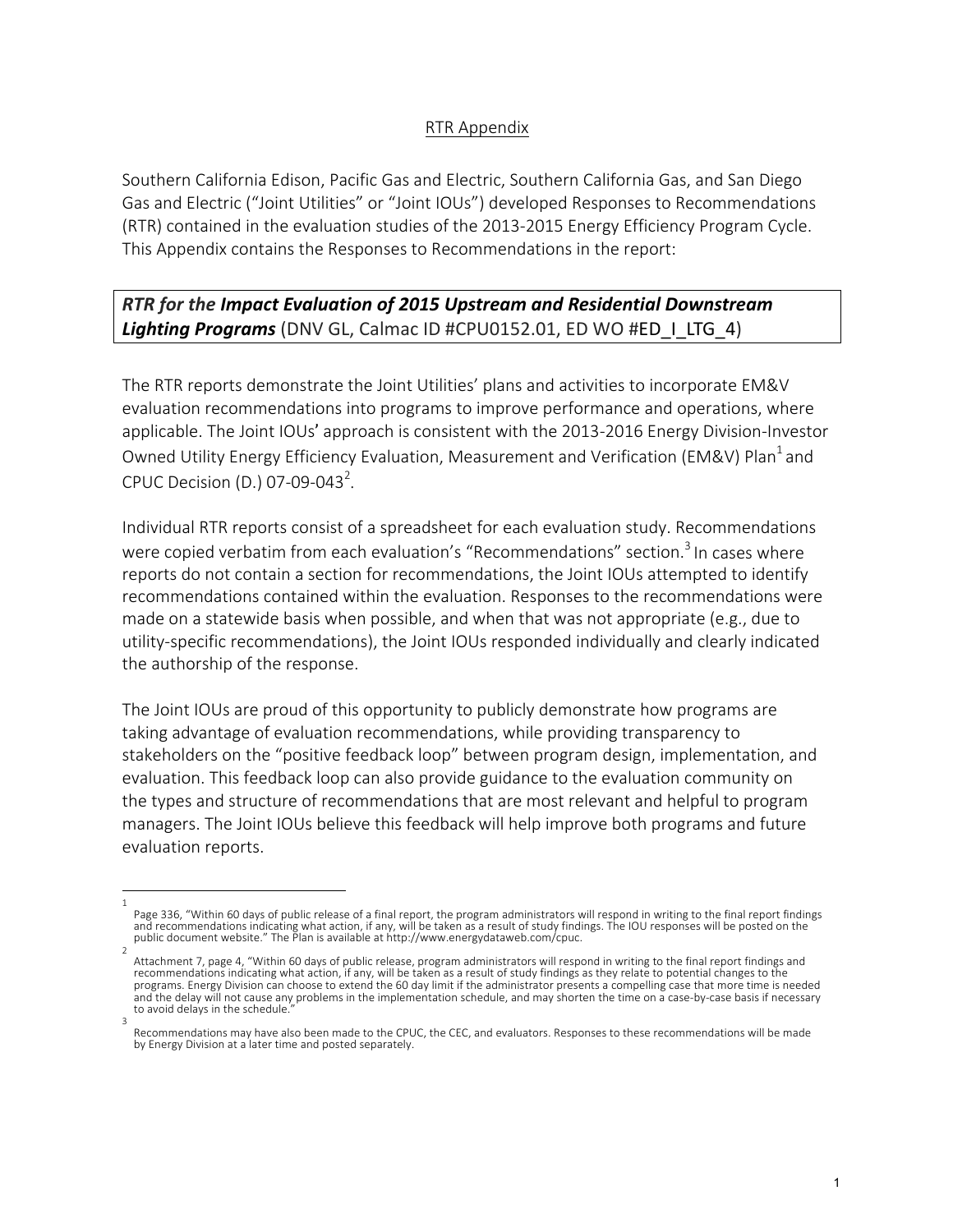## **Response to Recommendations (RTR) in Impact, Process, and Market Assessment Studies**

**Study Title:** Impact Evaluation of 2015 Upstream and Residential Downstream Lighting Programs

## **Disposition Notes**

| Program:          | Lighting   |
|-------------------|------------|
| <b>Author:</b>    | DNV GL     |
| <b>Calmac ID:</b> | CPU0152.01 |
| ED WO:            | ED I LTG 4 |

Link to Report: http://www.calmac.org/publications/2015\_LTG4\_Impact\_Evaluation\_Report-FINAL.pdf

Examples: 

ecific program change, give reason for rejection, or indicate that it's under further review.

the statewide administrator of the Primary Lighting arting in 2018, the soonest year to which most recoms apply. The other IOUs are involved in areas that made to these recommendations equally valuable.

mendation to consider the issue a future research priendent on the outcome of clarification from the CPUC .8 program and other direction around this issue.

Ip to understand why the data issue exists.

es data based on our understanding of CPUC guide-Intly for past-year shipments invoiced in the current greed-upon practice is to charge dollars to the previous get, but claim savings in the current year.

because we get late arriving invoices for the past ments. A solution that does not require failure to pay a invoice, to claim associated savings, or to report within time table, has yet to be crystallized, but would be

mendation should be jointly directed to the IOUs and

m administrator will do a review of the mapping belamp models and measures in the IOUs' computer syssure that no mapping errors occur with new lamps.

lues are provided by manufacturers and will be verithe CEC MAEDBS list. Current workpapers do a good ifying measure groups. All reported data will conform icable workpapers.

ave been actively pursuing the activities prescribed in mmendations and will continue to do so. With a shift of

| Item#        | Page # | <b>Findings</b>                                                                                                                                                                                                                                                                                                                                                                                                                                                                                                                                                                                                                                                                                                     | <b>Best Practice / Recommendations</b><br>(Verbatim from Final Report)                                                                                                                                                                                          | Recommendation<br><b>Recipient</b>                         | <b>Disposition</b>                         |                                                                                                                                                                                                                                                                                              |
|--------------|--------|---------------------------------------------------------------------------------------------------------------------------------------------------------------------------------------------------------------------------------------------------------------------------------------------------------------------------------------------------------------------------------------------------------------------------------------------------------------------------------------------------------------------------------------------------------------------------------------------------------------------------------------------------------------------------------------------------------------------|-----------------------------------------------------------------------------------------------------------------------------------------------------------------------------------------------------------------------------------------------------------------|------------------------------------------------------------|--------------------------------------------|----------------------------------------------------------------------------------------------------------------------------------------------------------------------------------------------------------------------------------------------------------------------------------------------|
|              |        |                                                                                                                                                                                                                                                                                                                                                                                                                                                                                                                                                                                                                                                                                                                     |                                                                                                                                                                                                                                                                 | If incorrect,<br>please indicate and<br>redirect in notes. | Choose:<br>Accepted, Rejected,<br>or Other | Describe sp                                                                                                                                                                                                                                                                                  |
| $\mathbf{1}$ | 120    | • In a few cases, there were inconsistencies between<br>the program year reported in the tracking data and<br>the shipment year included in lamp suppliers' rec-<br>ords. (Note that supplier records did not attribute<br>these issues to specific IOUs.)<br>• SDG&E and PG&E assigned incorrect measure<br>groups to approximately 250,000 lamps based on<br>the lamp wattage recorded in the program tracking<br>data (177,676 lamps in SDG&E's tracking data and<br>69,696 in PG&E's). In some cases, the tracking data<br>assigned wattages that contradicted the measure<br>name and measure group (e.g., assigned wattage<br>of 9 Watts for a lamp in the "high-wattage CFL [><br>30 Watts]" measure group). | Tracking data should consistently present measures<br>that were truly discounted and shipped within the<br>program year. We also recommend that a careful re-<br>view that claims occurred within the listed cycle be<br>considered a future research priority. | All IOUs                                                   | Other                                      | SCE will be<br>Program sta<br>mendations<br>their input<br>This recom<br>ority is dep<br>on the 2018<br>It might hel<br><b>SCE</b> prepare<br>lines. Curre<br>year, our ag<br>year's budg<br>We do this<br>year's shipr<br>legitimate i<br>the CPUC's<br>welcome.<br>This recom<br>the CPUC. |
| $2^{\circ}$  |        |                                                                                                                                                                                                                                                                                                                                                                                                                                                                                                                                                                                                                                                                                                                     | Program administrators should consider performing<br>additional review and accuracy checks on the meas-<br>ure group classifications and wattage estimates for                                                                                                  | All IOUs                                                   | Accepted                                   | The prograr<br>tween the I<br>tems to ens                                                                                                                                                                                                                                                    |
|              |        |                                                                                                                                                                                                                                                                                                                                                                                                                                                                                                                                                                                                                                                                                                                     | program-discounted lamps.                                                                                                                                                                                                                                       |                                                            |                                            | Wattage val<br>fied against<br>job of classi<br>to the appli                                                                                                                                                                                                                                 |
| 3            | 120    | • Without program support, significantly fewer cus-<br>tomers would have purchased energy efficient                                                                                                                                                                                                                                                                                                                                                                                                                                                                                                                                                                                                                 | The IOUs should consider shifting more of their up-<br>stream lighting program incentives toward the non-                                                                                                                                                       | All IOUs                                                   | Accepted                                   | The IOUs ha<br>these recon                                                                                                                                                                                                                                                                   |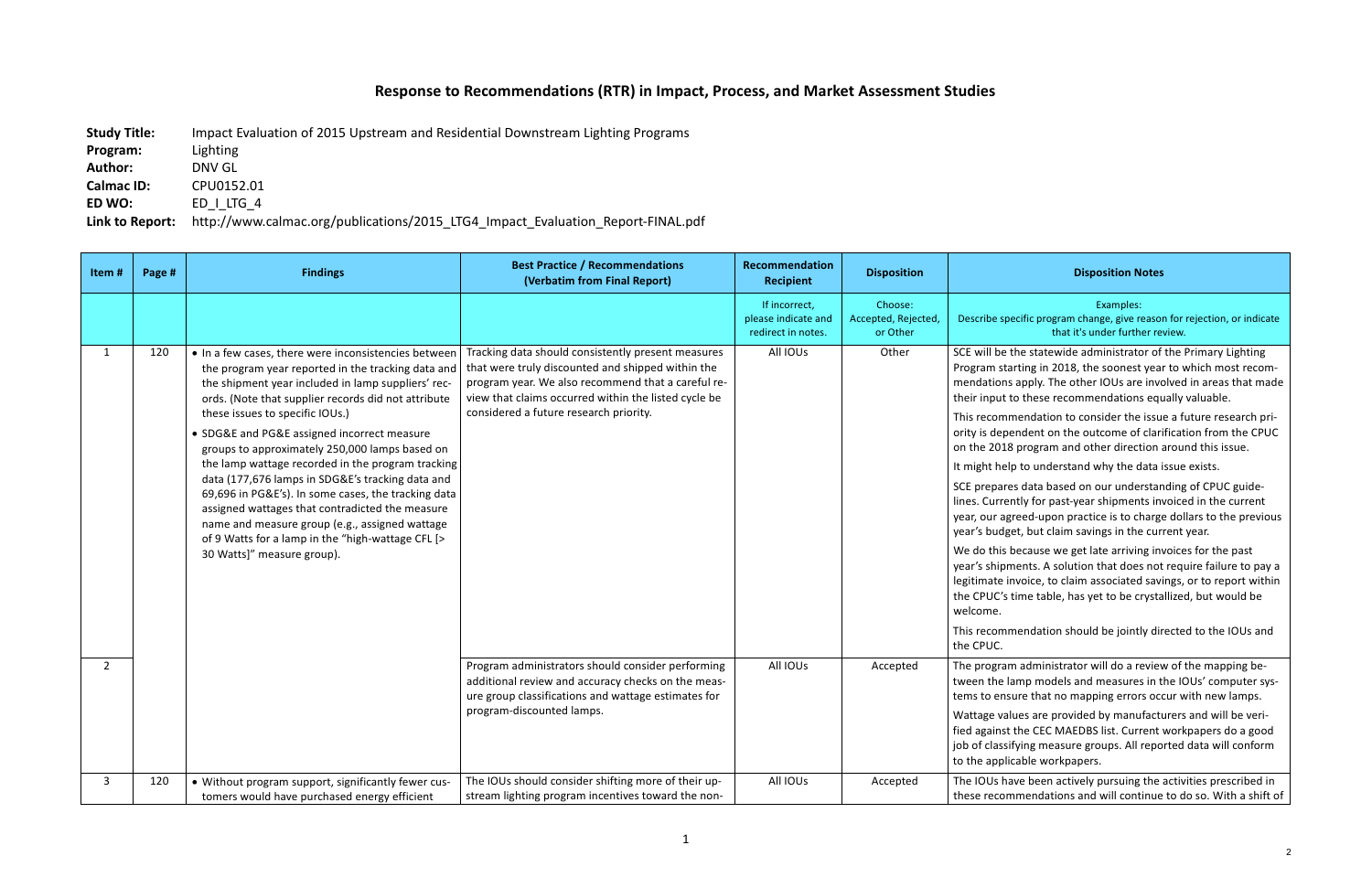resource savings to code readiness, we continue ago bring in new manufacturers and ship to new retailer nany of which pertain to hard-to-reach markets. Due to trategies, Program LEDs in large home improvement ake up a small percent of LED quantities in the proonstitute a small portion of the LED sales in the sector. ely due to the CEC Voluntary specification requirement ailer's decision to stock the less expensive, non-CEC In products. This phenomenon could make the older high free-ridership for program products less applicai that channel.

m's warehouse club big-box chain was influenced by iia IOUs to remove standard efficiency lightbulbs from es and to stock only energy efficient lighting. They did ide. Then later they began carrying only California s nationwide.

siveness of big-box channels resulted in far-reaching d market transformation effects too large to quantify. cations further away from these retailers would unize the historically highest performing class of particiilers, who continue to be important partners in prorgy efficiency throughout the state and nation.

nly incentivize a small portion of CFL lamps in the uptfolio compared to previous years. The IOUs have disall the CFLs of the basic and advanced types as undere time of this evaluation.

of CFL has emerged. The ENERGY STAR 2.0 specificabasic bare spiral CFLs and covered CFLs obsolete for m due to the very high efficacy (efficiency) require-OUs now require CFLs to meet current ENERGY STAR ht.

m curtailed support for the kinds of products cited in nendation.

November 2016, the new 80 Lumens Per Watt CFLs beinto stores as a result of program incentive allocations. of higher efficiency than 79% of all the LED models in <sup>2</sup>E program.

narket gap that LEDs are not able to address. They satiers' needs for brightness that affordable LEDs cannot. they increase brightness beyond lamps replaced. This ien it comes to customer satisfaction. Between January 017, they saved considerably more claimable energy

|                |     | lamps in drug, grocery, and hardware channels.<br>Furthermore, the inefficient lamps that program<br>lamps displaced in these channels were even less<br>efficient than the lamps that IOU customers re-<br>placed with efficient lamps on average. In other<br>channels-such as home improvement, mass mer-<br>chandize, and membership club-many consumers<br>would purchase program-discounted lamp technol-<br>ogies even without the program discounts.<br>Hard-to-reach channels generally received high<br>NTGRq and big-box channels generally received<br>lower NTGRq. | big box channels (discount, drug, grocery, and small<br>hardware) to minimize free-ridership and maximize<br>net UES. However, we acknowledge that these chan-<br>nels are not capable of moving a large volume of pro-<br>gram-discounted lamps as quickly as the big box<br>channels, so some effort may be required to strike<br>the appropriate balance between program effective-<br>ness and volume.                                                                                                                                |          |                | focus from<br>gressively to<br>locations, m<br>allocation st<br>channels m<br>gram and co<br>This is large<br>and the reta<br>Specificatio<br>findings of I<br>ble today in<br>The prograr<br>the Californ<br>their shelve<br>so nationwi<br>quality LEDs<br>The respons<br>spillover an<br>To shift allo<br>fairly penali<br>pating retai |
|----------------|-----|---------------------------------------------------------------------------------------------------------------------------------------------------------------------------------------------------------------------------------------------------------------------------------------------------------------------------------------------------------------------------------------------------------------------------------------------------------------------------------------------------------------------------------------------------------------------------------|-------------------------------------------------------------------------------------------------------------------------------------------------------------------------------------------------------------------------------------------------------------------------------------------------------------------------------------------------------------------------------------------------------------------------------------------------------------------------------------------------------------------------------------------|----------|----------------|--------------------------------------------------------------------------------------------------------------------------------------------------------------------------------------------------------------------------------------------------------------------------------------------------------------------------------------------|
| $\overline{4}$ | 120 | • The 2015 upstream lighting program appeared to<br>drive very few basic spiral CFLs ≤ 30 W purchases.<br>Free-ridership was relatively high and net UES was<br>relatively low.<br>• The program strategy to discount CFL A-lamps $\leq$ 30<br>W in discount, drug, grocery, and small hardware<br>stores yielded favorable savings results. Free-rid-<br>ership was relatively low and net UES was relatively<br>high.<br>Basic spiral CFLs generally saw low NTGRq and low<br>NTGRu while A-lamp CFLs received relatively high<br>NTGRq and NTGRu.                            | The IOUs should continue shifting upstream lighting<br>program incentives away from basic spiral CFLs $\leq$ 30<br>W.                                                                                                                                                                                                                                                                                                                                                                                                                     | All IOUs | Accepted       | moting ene<br>The IOUs or<br>stream port<br>continued a<br>stood at the<br>A new type<br>tions made<br>the progran<br>ments. All I<br>requiremen                                                                                                                                                                                           |
| 5              | 120 | • The program appears to have convinced some cus-<br>tomers to purchase high-wattage CFLs (> 30 W) in<br>grocery stores, but the energy savings achieved by<br>high-wattage CFLs was lower than anticipated.<br>Many consumers are using high-wattage CFLs to re-<br>place lamps that are less bright and lower wattage<br>than expected. As such, while free-ridership was<br>reasonable, net UES for these measures was lower<br>than anticipated.                                                                                                                            | With regard to high-wattage CFLs (> 30 W) in particu-<br>lar, moderate free-ridership suggests the IOUs could<br>continue to influence customer purchases by provid-<br>ing incentives for these measures in grocery, discount<br>and drug stores-however:<br>a. Given the potentially limited applicability of these<br>measures in PG&E, SCE, and SDG&E residential<br>electric customer households, the IOUs should<br>also consider the overall installation potential for<br>these measures when establishing program<br>quantities. | All IOUs | Accepted/Other | The Prograr<br>this recomn<br>Starting in N<br>gan to ship<br>They were o<br>the 2016 SC<br>They fill a m<br>isfy custom<br>Sometimes<br>is a plus wh<br>and June 20                                                                                                                                                                       |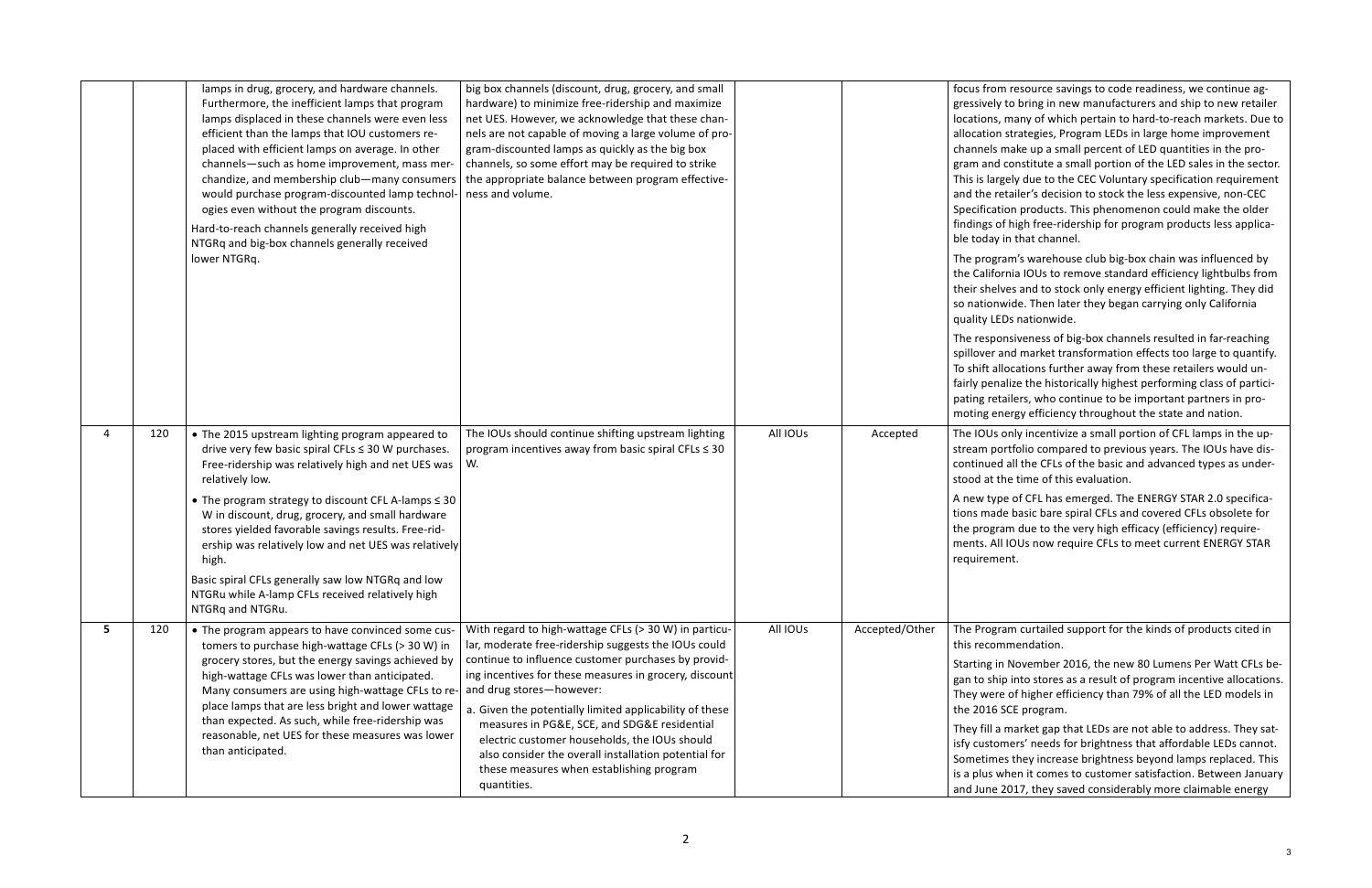## TRC and PAC cost-effectiveness than any LEDs in the

ommended that NTG is the correct vehicle for reducrgy claims for products that surpass lumen equivalency bulbs replaced. There does not appear to be a logical ibute increased free-ridership to a product-type that es not exist in any stores without IOU incentives. Raincrease appears to be an issue related to delta Watts.

117 ex ante disposition reduced delta Watts for CFLs by which was likely prompted by the tendency for custo replace based on lumen equivalency when it comes ht, new, low-cost products.

ctions influenced by this impact evaluation are exx ante workpapers for 2017. Due to Title 20 code d lack of viable baselines, these CFLs might not be r the program after 2017.

to previous years, the IOUs have diversified their offerince between A-lamp and reflector LEDs. The IOUs ncreased the share of mid-to-high brightness LEDs as ded in this study. The 2017 CEC Voluntary LED Quality Ins along with the recent ex ante disposition further this decision. Since 2015, incentive amounts for LEDs ne comparatively high in the Program compared to ies. The exception, as noted above, is big-box retailers w incentives offset low NTG. Some LED incentives reue to regulatory policy. The ex ante IMC caps prohibit ntives, particularly on lower wattage A-lamps.

tting the baseline mix of light sources for LEDs is the CPUC, we redirect that portion of the recommendation ne CPUC might find that little or no availability of basets in California retail stores in 2018 and 2019 may a study unwarranted.

his type would best be completed after the effects of tle 20 Code changes are seen in the market. Othergs might not be inferable to subsequent years.

|                |     | High-wattage CFLs received low-to-moderate NTGRq,<br>modest NTGRu, however, gross UES estimates sug-<br>gested low realization rates, so these measures ulti-<br>mately saved less energy than expected.                                                                                                                                                                                                                                                                                                                                                                                                                                                                                                                                                                                                                                            | b. Consumer survey results suggest that consumers<br>are, in many cases, using high-wattage CFLs to re-<br>place lamps of lower brightness. It is possible that<br>consumers would choose lower-wattage replace-<br>ment lamps in the absence of program incentives<br>for high-wattage CFLs. The implication here is<br>that the for some applications, the program may<br>be shifting consumers toward higher-wattage re-<br>placement lamps than they would choose absent<br>the program. This point may warrant further con-<br>sideration from the IOUs, particularly in light of<br>the previous point. |          |          | with higher<br>program.<br>It is not reco<br>ing the ener<br>of the light<br>way to attri<br>virtually do<br>ther lumen<br>The May 20<br>54 percent,<br>tomers not<br>to very brig<br>Other reduc<br>pected in ex<br>changes and<br>available for        |
|----------------|-----|-----------------------------------------------------------------------------------------------------------------------------------------------------------------------------------------------------------------------------------------------------------------------------------------------------------------------------------------------------------------------------------------------------------------------------------------------------------------------------------------------------------------------------------------------------------------------------------------------------------------------------------------------------------------------------------------------------------------------------------------------------------------------------------------------------------------------------------------------------|---------------------------------------------------------------------------------------------------------------------------------------------------------------------------------------------------------------------------------------------------------------------------------------------------------------------------------------------------------------------------------------------------------------------------------------------------------------------------------------------------------------------------------------------------------------------------------------------------------------|----------|----------|----------------------------------------------------------------------------------------------------------------------------------------------------------------------------------------------------------------------------------------------------------|
| 6              | 121 | • The program appears to have moderately moti-<br>vated customers to purchase LED A-lamps and LED<br>reflector lamps by heavily discounting these prod-<br>ucts in membership club stores. Our analysis sug-<br>gests that many of these purchases would have oc-<br>curred at other retail channels in the absence of<br>the program. LED A-lamps and LED reflector lamps<br>achieved around 60% NTGRq, suggesting 40% of<br>them were purchased by free-riders. However,<br>many of the non-LED lamps that customers would<br>have purchased in the absence of the program<br>would have been more efficient than the ones that<br>IOU customers replaced on average, which pro-<br>duced low NTGRu results. The net UES estimates<br>were highest in the hardware and discount chan-<br>nels and the lowest in the membership club chan-<br>nel. | Despite low overall NTGRs, LED A-lamp and LED re-<br>flector lamp NTGRq results are moderate, and reali-<br>zation rates are high, suggesting IOUs should con-<br>tinue shifting upstream lighting program incentives<br>to LED A-lamps and LED reflector lamps. The IOU's<br>should begin to discount more mid-to-high bright-<br>ness LED lamps, and future studies should explore<br>the degree to which customers are replacing mid-to-<br>high watt CFLs and incandescent lamps with low-watt<br>LED lamps.                                                                                              | All IOUs | Accepted | Compared t<br>ings to bala<br>have also in<br>recommend<br>Specificatio<br>supported t<br>have becom<br>other utiliti<br>because lov<br>main low du<br>higher incer<br><b>Because set</b><br>role of the O<br>to them. Th<br>line product<br>make such a |
|                |     | • Consumer satisfaction with LED lamps in general<br>was high during 2015 and 2016.<br>LED A-lamps and LED reflector lamps received low<br>overall NTGRs, however the NTGRq around 60%<br>showed modest program influence, and high gross<br>savings were responsible for creating low NTGRus. Fi-<br>nal net savings realization rates suggest that LED<br>lamps saved about as much energy as anticipated.                                                                                                                                                                                                                                                                                                                                                                                                                                        |                                                                                                                                                                                                                                                                                                                                                                                                                                                                                                                                                                                                               |          |          |                                                                                                                                                                                                                                                          |
| $\overline{7}$ | 122 | • The upstream lighting program influences the retail<br>channels through which manufacturers sell re-<br>placement lamps to PG&E, SCE, and SDG&E resi-<br>dential electric customers in California.                                                                                                                                                                                                                                                                                                                                                                                                                                                                                                                                                                                                                                                | Future EM&V efforts should further explore channel<br>shift effects-including the quantity of lamps shifted,<br>the channels to and from which the shifts occur, and<br>the measure groups most affected.                                                                                                                                                                                                                                                                                                                                                                                                     | All IOUs | Other    | A study of t<br>the 2018 Tit<br>wise, findin                                                                                                                                                                                                             |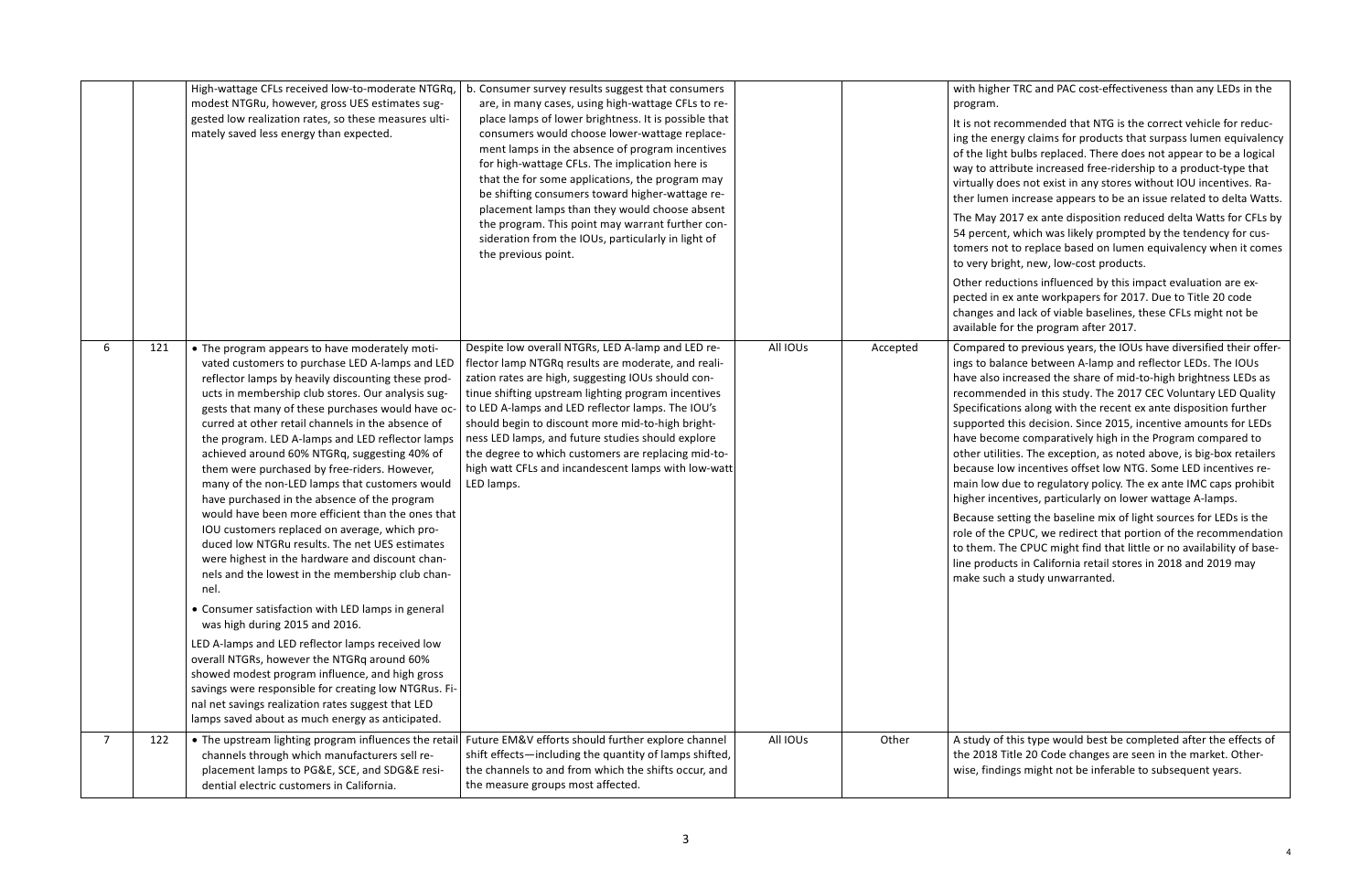likely that the code changes alone will create massive ifts away from discount and grocery channels and into ome improvement, and hardware.

uced because program incentives are considered refor most discount and grocery stores' economic motivack and promote large quantities of LEDs.

concur with the findings and conditionally accept the ndations.

es are still offered in 2018 and beyond, a potential Ild need to provide incentive-specific market potential. rately it would provide market potential stemming from gories relating to program designs and market condi-I as any post-code-change utility activities producing able results.

should also mention the potential associated with the tandards program, and delineate between it and Priting potential, showing why there is no overlap. This is he Codes & Standards Program is the assigned recipient savings due to code changes. They should not be

|    |     | Supplier interviews continue to show that upstream<br>program influence retail stocking decisions and strat-<br>egy.                                                                                                                                                                                                                                                                                                                                                                                                                                                         |                                                                                                                                                                                                                                                                                                                                                                                                                                                |               |       | It appears I<br>channel shi<br>big-box, ho<br>This is ded<br>sponsible f<br>tion to stoc                                                                                               |
|----|-----|------------------------------------------------------------------------------------------------------------------------------------------------------------------------------------------------------------------------------------------------------------------------------------------------------------------------------------------------------------------------------------------------------------------------------------------------------------------------------------------------------------------------------------------------------------------------------|------------------------------------------------------------------------------------------------------------------------------------------------------------------------------------------------------------------------------------------------------------------------------------------------------------------------------------------------------------------------------------------------------------------------------------------------|---------------|-------|----------------------------------------------------------------------------------------------------------------------------------------------------------------------------------------|
| 8  | 122 | • Among the IOUs' residential electric customers<br>who purchased LED lamps during 2015 and 2016,<br>satisfaction was high However, because LED lamps<br>that meet the California Quality spec comprised<br>such a small share of LED lamp stock among Cali-<br>fornia retailers-approximately 13% as of winter<br>2015-16-it is unlikely that the spec is the primary<br>driver of customer satisfaction.<br>• Manufacturers' representatives suggest that the<br>upstream lighting program was the primary reason<br>they produced LED lamps that met the spec in<br>2015. | Commission staff should consider pursuing a more<br>definitive assessment of consumer satisfaction with<br>LED lamps that do and do not meet the California<br>Quality spec. The best opportunity for this assess-<br>ment may be during the upcoming in-home lighting<br>inventory and metering study. Note that at this time,<br>Commission staff plan to launch this study in 2018,<br>and preliminary study objectives include this topic. | CPUC          |       |                                                                                                                                                                                        |
|    |     | Consumers claimed high satisfaction with LED lamps<br>in 2015 and 2016, and suppliers noted that the pro-<br>gram was the primary reason they manufactured<br>lamps that met the CEC spec. However, we have little<br>data to suggest causation between these two find-<br>ings.                                                                                                                                                                                                                                                                                             |                                                                                                                                                                                                                                                                                                                                                                                                                                                |               |       |                                                                                                                                                                                        |
| 9  | 123 | • Consumer survey results suggest that 68% of LED<br>lamps purchased by customers replaced function-<br>ing lamps. The extent to which LED lamps are re-<br>placing CFLs, other LEDs, incandescent, or halogen<br>lamps remains unknown, but this finding suggests<br>that there is a potential savings impact related to<br>early replacement.                                                                                                                                                                                                                              | Future evaluations should further investigate which<br>lamps are being replaced early. With this more com-<br>plete picture, future evaluations should estimate sav-<br>ings impacts associated with early replacements.                                                                                                                                                                                                                       | <b>CPUC</b>   |       |                                                                                                                                                                                        |
| 10 | 123 | • While the above recommendations reflect a busi-<br>ness-as-usual environment, market conditions are<br>expected to change in 2018 due to California's Title<br>20 legislation. These changes are likely to dramati-<br>cally limit or eliminate the potential for residential<br>and upstream lighting program savings.                                                                                                                                                                                                                                                    | A potential study should be considered to estimate<br>the remaining available energy savings potential that<br>incorporates the impacts of Title 20 changes in 2018.<br>This study could leverage data collected from the up-<br>coming in-home metering study, and attempt to es-<br>tablish the extent to which upstream lighting pro-<br>grams and the CEC spec are transforming the market.                                                | IOUs and CPUC | Other | The IOUs c<br>recommen<br>If incentive<br>study woul<br>Then separ<br>other categ<br>tions, such<br>non-claima<br>This study<br>Codes & St<br>mary Lighti<br>because th<br>of energy s |